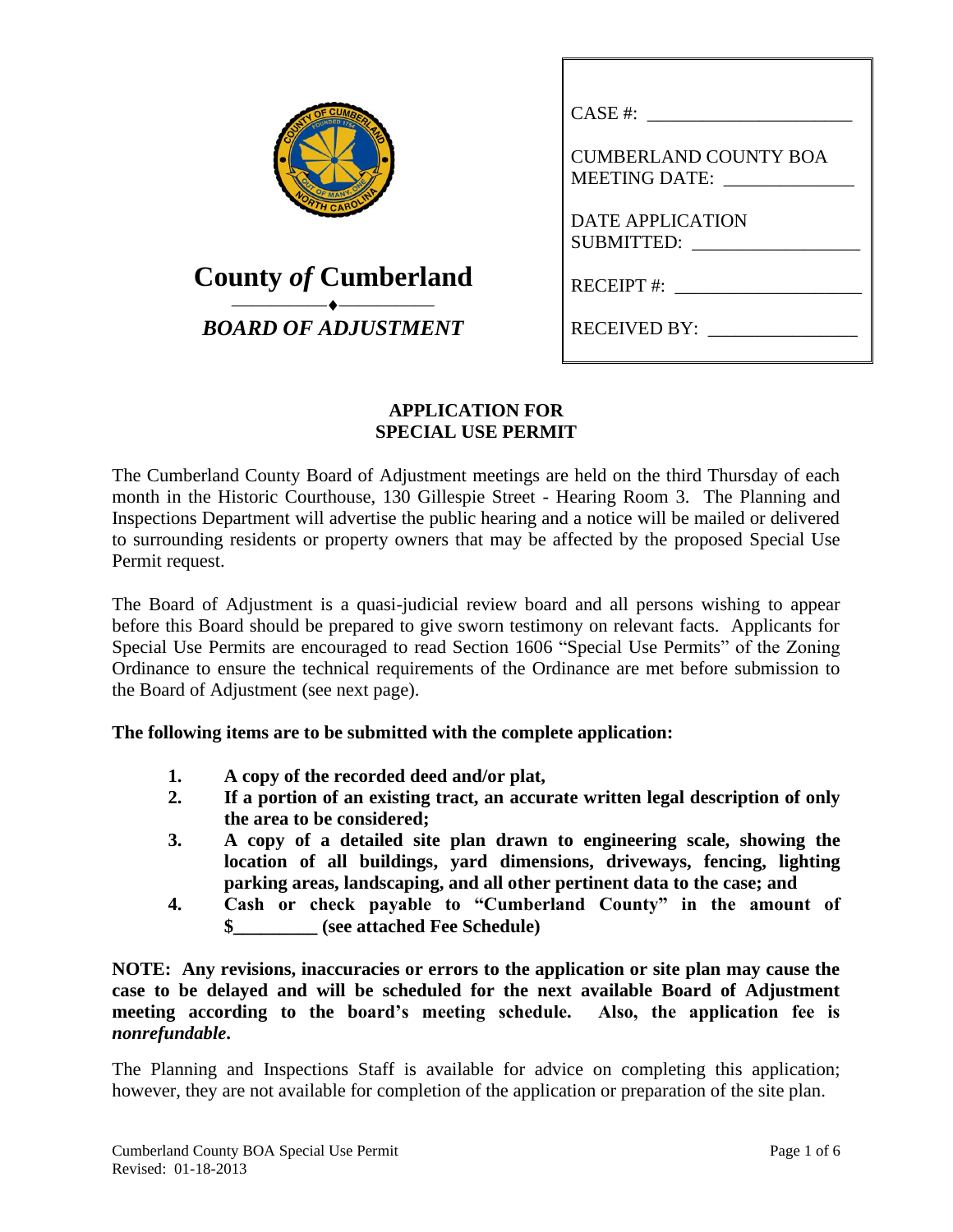## **EXCERPT FROM THE CUMBERLAND COUNTY ZONING ORDINANCE**

**\_\_\_\_\_\_\_\_\_\_\_\_\_\_\_\_\_\_\_**

#### **Section 1606 SPECIAL USE PERMIT (portion of)**

B. Procedure. Special Use Permit shall be granted by the Board of Adjustment as permitted for only those uses enumerated in Section 403, Use Matrix, as Special Uses. Uses specified as a Special Use in Section 403 shall be permitted only upon the issuance of a Special Use Permit by the Board of Adjustment.

The owner or owners of all property included in the petition for a Special Use Permit shall submit a complete application and three copies of a site plan (drawn in accordance with the specifications listed in Section 1402) to the Planning and Inspections Staff. The Staff will schedule the application to be heard by the Board of Adjustment in accordance with the adopted time schedule. The Planning and Inspections Staff shall also notify the Commanders of Fort Bragg, and Pope U.S. Army Field of any application affecting the use of property located within a five miles or less of the perimeter boundary of said bases in accordance with the N.C. Gen. Stat §153A-323.

Developers are encouraged to discuss their Special use plans with the Planning and Inspections Staff before submission. The Staff shall assist the developer upon request by reviewing Special use plans to insure that the technical requirements of this Ordinance are met before submission to the Board of Adjustment.

All applications and site plans shall provide information indicating compliance with the development standards for individual uses as listed in Article IX of this Ordinance, as applicable, and the height and area regulations for the zoning district in which they are located, unless the provisions for the Special Use provide to the contrary.

C. Consideration of Application. The Board of Adjustment shall consider the application, site plan and any other evidence presented in accordance with this Article and may grant or deny the Special Use Permit requested. On granting a Special Use Permit, the Board shall find that:

- 1. The use will not materially endanger the public health or safety if located according to the plan submitted and recommended;
- 2. The use meets all required conditions and specifications;
- 3. The use will maintain or enhance the value of adjoining or abutting properties, or that the use is a public necessity; and
- 4. The location and character of the use, if developed according to the plan as submitted and recommended, will be in harmony with the area in which it is to be located and is in general conformity with the Cumberland County's most recent Comprehensive Land Use Plan.

**Any special use permit granted becomes null and void if not exercised within the time specified in such approvals, or if no date is specified within one calendar year from the date of such approval.**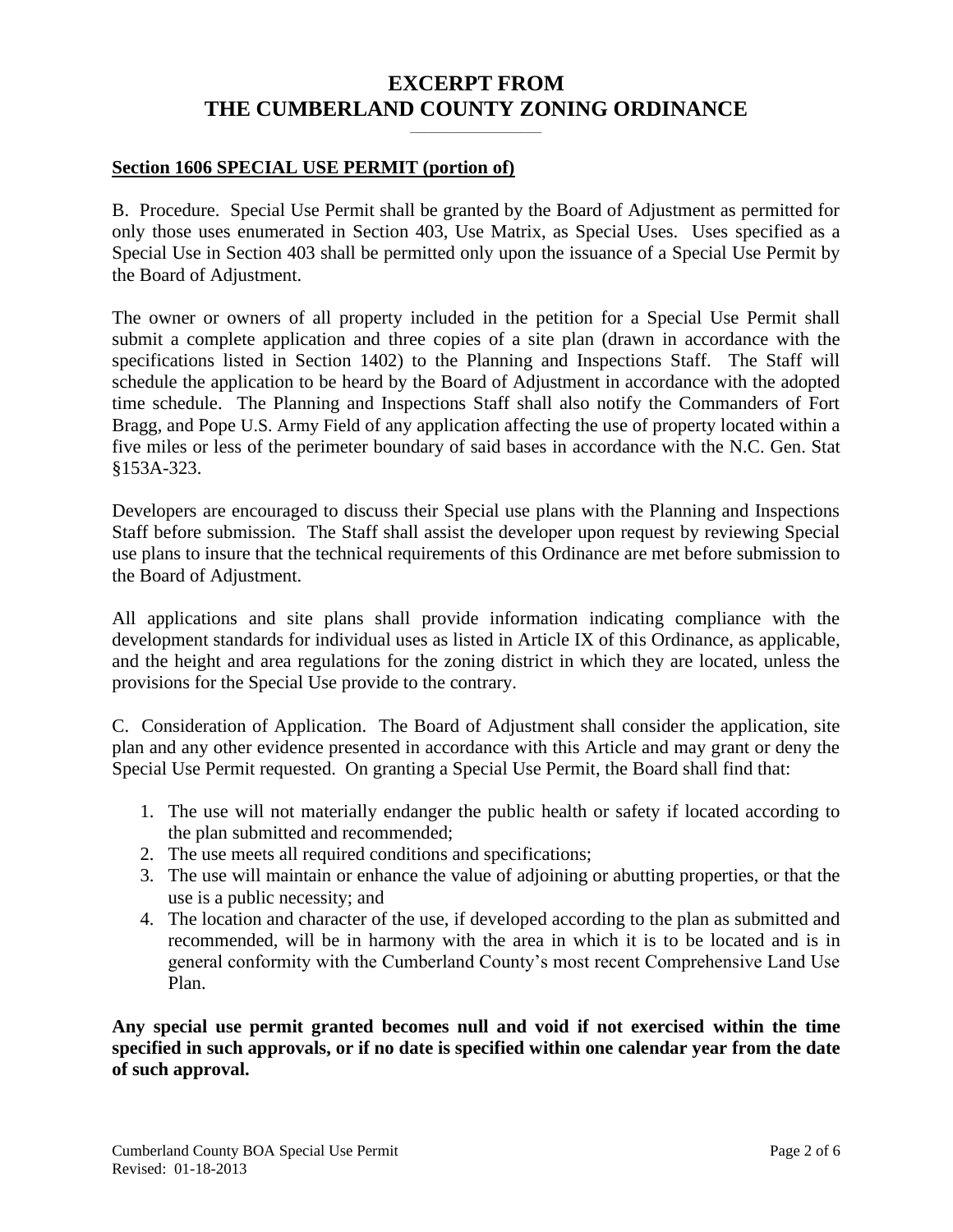# **BOARD OF ADJUSTMENT**

| A.        |                                                                                                                                                                                                            | <b>APPLICATION FOR A SPECIAL USE PERMIT</b><br>As required by the Zoning Ordinance<br>(also known as Tax ID Number or Property Tax ID) | Parcel Identification Number (PIN #) of subject property: _______________________ |  |
|-----------|------------------------------------------------------------------------------------------------------------------------------------------------------------------------------------------------------------|----------------------------------------------------------------------------------------------------------------------------------------|-----------------------------------------------------------------------------------|--|
| <b>B.</b> |                                                                                                                                                                                                            |                                                                                                                                        |                                                                                   |  |
| C.        |                                                                                                                                                                                                            |                                                                                                                                        |                                                                                   |  |
| D.        |                                                                                                                                                                                                            |                                                                                                                                        |                                                                                   |  |
| E.        | Registry. (Attach copy of deed of subject property as it appears in Registry).                                                                                                                             |                                                                                                                                        |                                                                                   |  |
| F.        |                                                                                                                                                                                                            |                                                                                                                                        |                                                                                   |  |
| G.        | It is proposed that the property will be put to the following use: (Describe proposed<br>use/activity in detail including hours of operation, number of employees, signage,<br>parking, landscaping, etc.) |                                                                                                                                        |                                                                                   |  |
|           |                                                                                                                                                                                                            |                                                                                                                                        |                                                                                   |  |
|           |                                                                                                                                                                                                            |                                                                                                                                        |                                                                                   |  |
|           |                                                                                                                                                                                                            |                                                                                                                                        |                                                                                   |  |
|           |                                                                                                                                                                                                            |                                                                                                                                        |                                                                                   |  |
|           |                                                                                                                                                                                                            |                                                                                                                                        |                                                                                   |  |
|           |                                                                                                                                                                                                            |                                                                                                                                        |                                                                                   |  |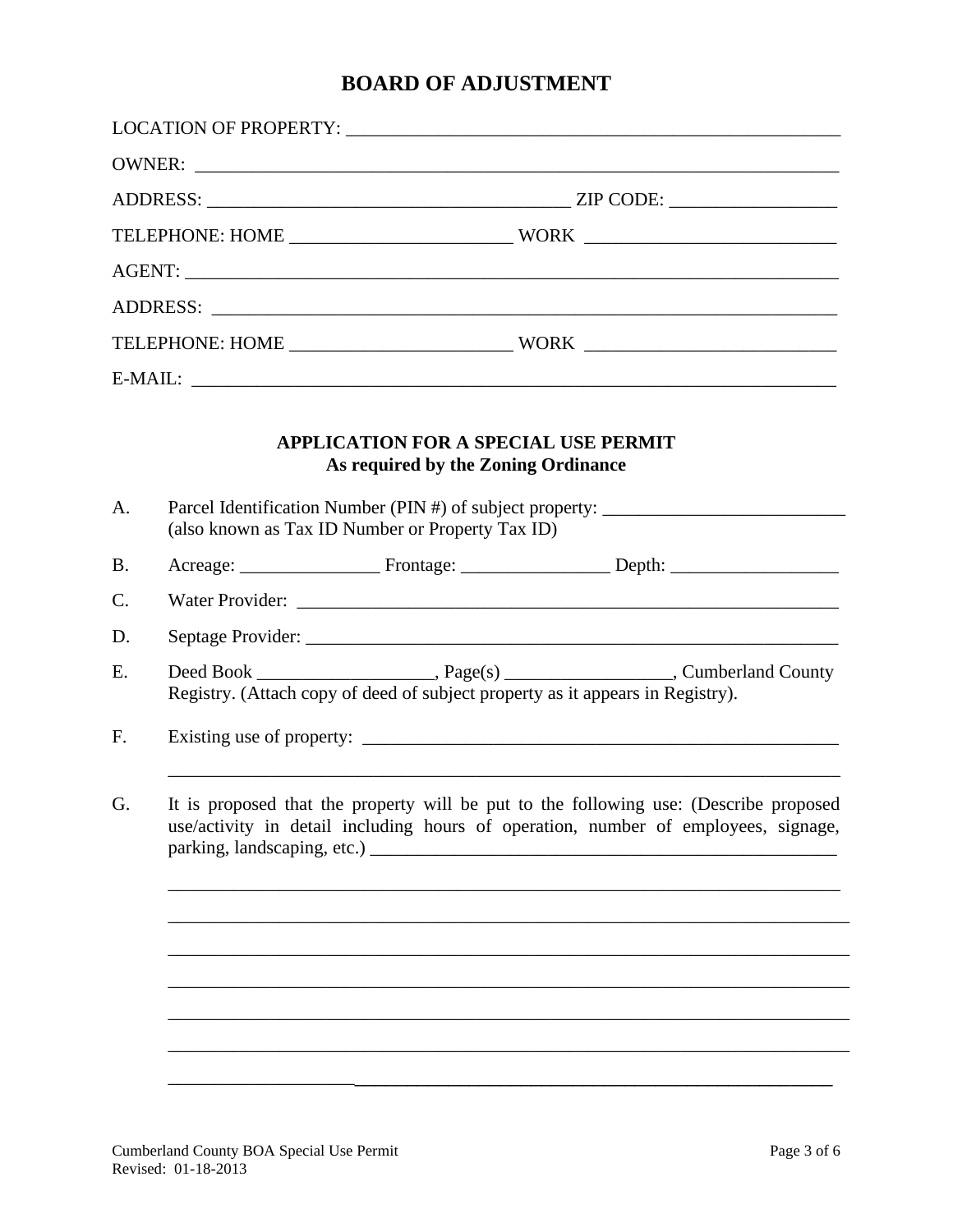The undersigned hereby acknowledge that the County Planning Staff has conferred with the petitioner or assigns, and the application as submitted is accurate and correct.

\_\_\_\_\_\_\_\_\_\_\_\_\_\_\_\_\_\_\_\_\_\_\_\_\_\_\_\_\_\_\_\_\_\_\_\_\_\_\_\_\_\_\_\_\_\_\_\_\_\_\_\_\_\_\_\_\_\_\_\_\_\_\_\_\_\_\_\_\_\_\_\_\_\_\_\_\_\_

\_\_\_\_\_\_\_\_\_\_\_\_\_\_\_\_\_\_\_\_\_\_\_\_\_\_\_\_\_\_\_\_\_\_\_\_\_\_\_\_\_\_\_\_\_\_\_\_\_\_\_\_\_\_\_\_\_\_\_\_\_\_\_\_\_\_\_\_\_\_\_\_\_\_\_\_\_\_

\_\_\_\_\_\_\_\_\_\_\_\_\_\_\_\_\_\_\_\_\_\_\_\_\_\_\_\_\_\_\_\_\_\_\_\_\_\_\_\_\_\_\_\_\_\_\_\_\_\_\_\_\_\_\_\_\_\_\_\_\_\_\_\_\_\_\_\_\_\_\_\_\_\_\_\_\_\_

\_\_\_\_\_\_\_\_\_\_\_\_\_\_\_\_\_\_\_\_\_\_\_\_\_\_\_\_\_\_\_\_\_\_\_\_\_ \_\_\_\_\_\_\_\_\_\_\_\_\_\_\_\_\_\_\_\_\_\_\_\_\_\_\_\_\_\_\_\_\_\_\_\_

\_\_\_\_\_\_\_\_\_\_\_\_\_\_\_\_\_\_\_\_\_\_\_\_\_\_\_\_\_\_\_\_\_\_\_\_\_\_\_\_\_\_\_\_\_\_\_\_\_\_\_\_\_\_\_\_\_\_\_\_\_\_\_\_\_\_\_\_\_\_\_\_\_\_\_\_\_\_

\_\_\_\_\_\_\_\_\_\_\_\_\_\_\_\_\_\_\_\_\_\_\_\_\_\_\_\_\_\_\_\_\_\_\_\_\_\_\_\_\_\_\_\_\_\_\_\_\_\_\_\_\_\_\_\_\_\_\_\_\_\_\_\_\_\_\_\_\_\_\_\_\_\_\_\_\_\_

\_\_\_\_\_\_\_\_\_\_\_\_\_\_\_\_\_\_\_\_\_\_\_\_\_\_\_\_\_\_\_\_\_\_\_\_ \_\_\_\_\_\_\_\_\_\_\_\_\_\_\_\_\_\_\_\_\_\_\_\_\_\_\_\_\_\_\_\_\_\_\_\_

NAME OF OWNER(S) (PRINT OR TYPE)

ADDRESS OF OWNER(S)

E-MAIL

HOME TELEPHONE # WORK TELEPHONE #

\_\_\_\_\_\_\_\_\_\_\_\_\_\_\_\_\_\_\_\_\_\_\_\_\_\_\_\_\_\_\_\_\_\_\_\_\_\_\_\_\_\_\_\_\_\_\_\_\_\_\_\_\_\_\_\_\_\_\_\_\_\_\_\_\_\_\_\_\_\_\_\_\_\_\_\_\_\_ NAME OF AGENT, ATTORNEY, APPLICANT (PRINT OR TYPE)

ADDRESS OF AGENT, ATTORNEY, APPLICANT

E-MAIL

HOME TELEPHONE # WORK TELEPHONE #

\_\_\_\_\_\_\_\_\_\_\_\_\_\_\_\_\_\_\_\_\_\_\_\_\_\_\_\_\_\_\_\_\_\_\_\_ \_\_\_\_\_\_\_\_\_\_\_\_\_\_\_\_\_\_\_\_\_\_\_\_\_\_\_\_\_\_\_\_\_\_\_\_\_ SIGNATURE OF OWNER(S) SIGNATURE OF AGENT, ATTORNEY OR APPLICANT

SIGNATURE OF OWNER(S)

\_\_\_\_\_\_\_\_\_\_\_\_\_\_\_\_\_\_\_\_\_\_\_\_\_\_\_\_\_\_\_\_\_\_\_\_

**The contents of this application, upon submission, become "public record."**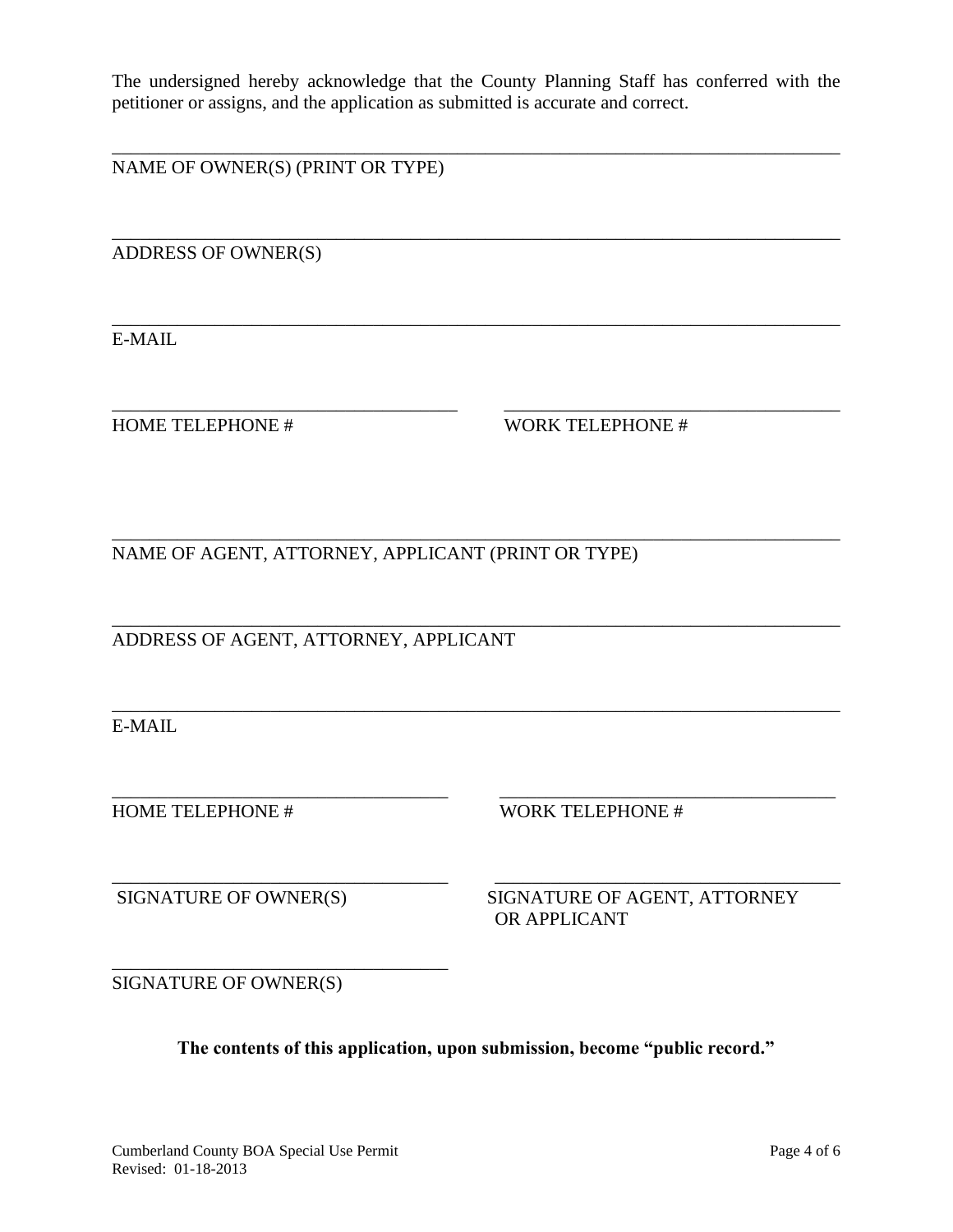### **STATEMENT OF ACKNOWLEDGMENT**

Regarding appearance before the Board of Adjustment, the undersigned owner(s), agents, or their assigns, by virtue of their signature(s) to this application, hereby acknowledge the following:

- $\triangleright$  That although appearance before the board is not required, it is strongly encouraged;
- ➢ The board will hear any and all argument for and against this matter before them and such relevant facts will be given under sworn testimony;
- $\triangleright$  At the public hearing the board has the authority to approve, deny, or defer the request for additional information to be provided;
- $\triangleright$  If the petitioner or their representative for this application does not appear personally before the board, whether there is opposition or not, the board has full authority to consider the case.
- $\triangleright$  If the board's decision is to deny the matter before them, the aggrieved party shall file a **"Notice to Intent to Appeal" with the Planning & Inspections Staff on the next business day following the meeting in which the board's decision was made final, or the next business day following receipt of the written copy thereof.**
- $\triangleright$  Any petition for review by Superior Court shall be file with the Clerk of Superior Court within 30 days after the decision of the board is made final.

Signed acknowledgment that the Planning and Inspections Staff has explained the application process and procedures regarding this request and the public hearing procedure stated above.

SIGNATURE OF OWNER(S) \_\_\_\_\_\_\_\_\_\_\_\_\_\_\_\_\_\_\_\_\_\_\_\_\_\_\_\_\_\_\_\_\_\_\_\_\_\_\_\_\_\_\_\_\_\_\_\_\_\_\_\_

PRINTED NAME OF OWNER(S) \_\_\_\_\_\_\_\_\_\_\_\_\_\_\_\_\_\_\_\_\_\_\_\_\_\_\_\_\_\_\_\_\_\_\_\_\_\_\_\_\_\_\_\_\_\_\_\_\_